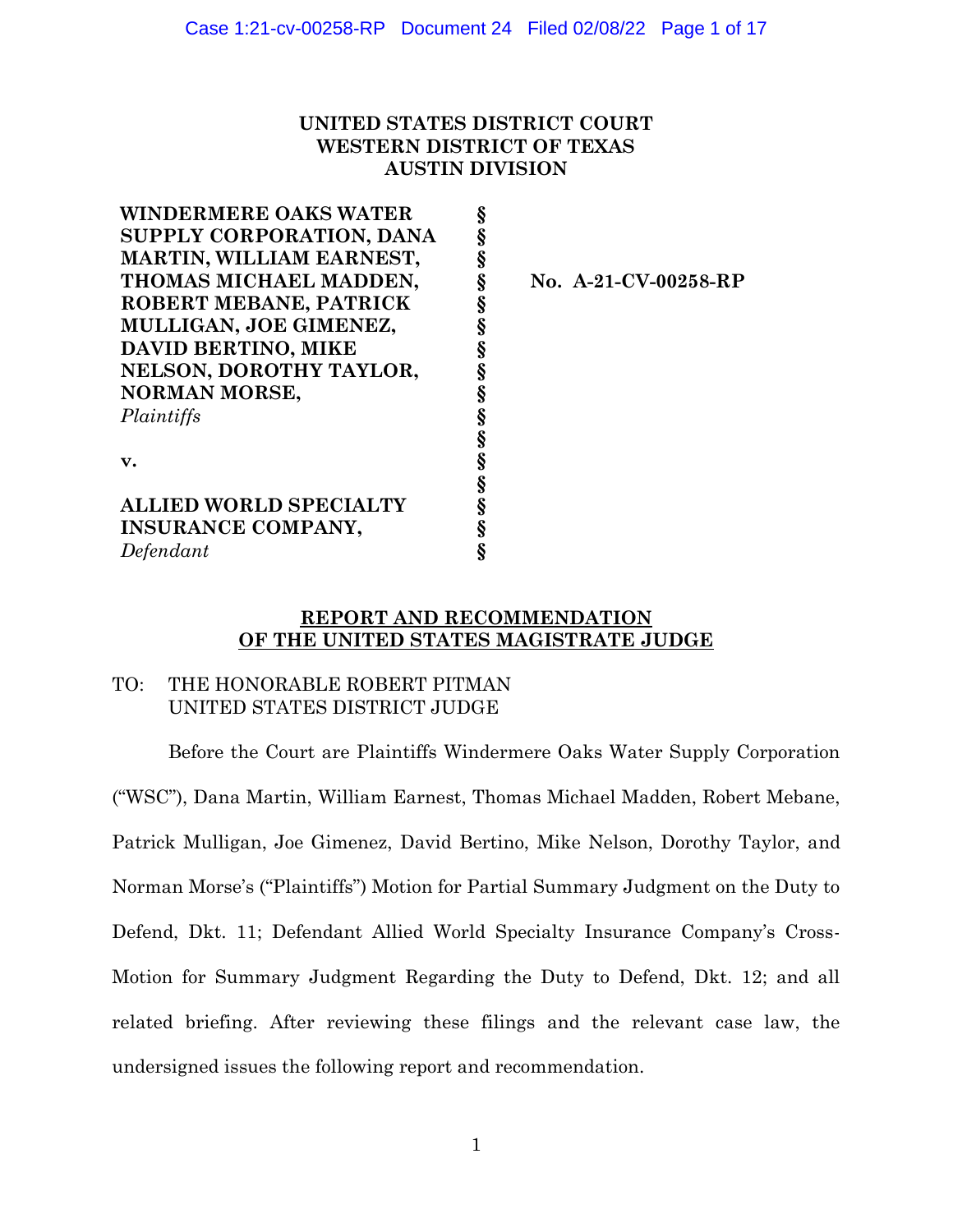## **I. BACKGROUND**

This insurance coverage dispute revolves around whether Allied is required to provide Plaintiffs with a defense in the ongoing litigation against Plaintiffs pending in the 33rd Judicial District Court of Burnet County, Texas (the "Underlying Lawsuit")<sup>1</sup> based on an insurance policy executed between the parties. Dkt. 1, at  $14$ -19. Plaintiffs include WSC, a non-profit Texas corporation "allegedly" organized under Chapter 67 of the Texas Water Code to supply water and sewage services, and individuals who served on the board of directors for WSC. *Id.* at 3; Dkt. 11-5, at 9. Plaintiffs brought this lawsuit seeking a declaration that Allied must provide them with a defense, as well as indemnify any damages, in the Underlying Lawsuit and seeking damages for breach of the insurance agreement and under the Prompt Payment of Claims Act. Dkt. 1, at 14-19.

The Water Plus Package policy at issue in this lawsuit was in effect annually for consecutive policy periods from March 17, 2016, to March 17, 2020. Dkt. 1, at 12; Dkt. 11-2. The policy included the Public Officials and Management Liability Coverage Form claims-made coverage (the "POML coverage provision"), which includes coverage for wrongful acts, and under which Plaintiffs, as defendants in the Underlying Lawsuit, requested defense and indemnity from Allied. Dkt. 1, at 12-14; Dkt. 11, at 9; Dkt. 11-2, at 6-7; Dkts. 11-3, 11-7. The POML coverage provision provides that Allied "ha[s] a right and duty to defend" WSC against any claims for a "wrongful act" to which the policy applies. Dkt. 11-2, at 119. Allied denied Plaintiffs'

<sup>1</sup> *See Rene Ffrench, et al. v. Friendship Homes & Hangars, LLC, et al.*, Cause No. 48292 pending in the 33rd Judicial District Court of Burnet County, Texas.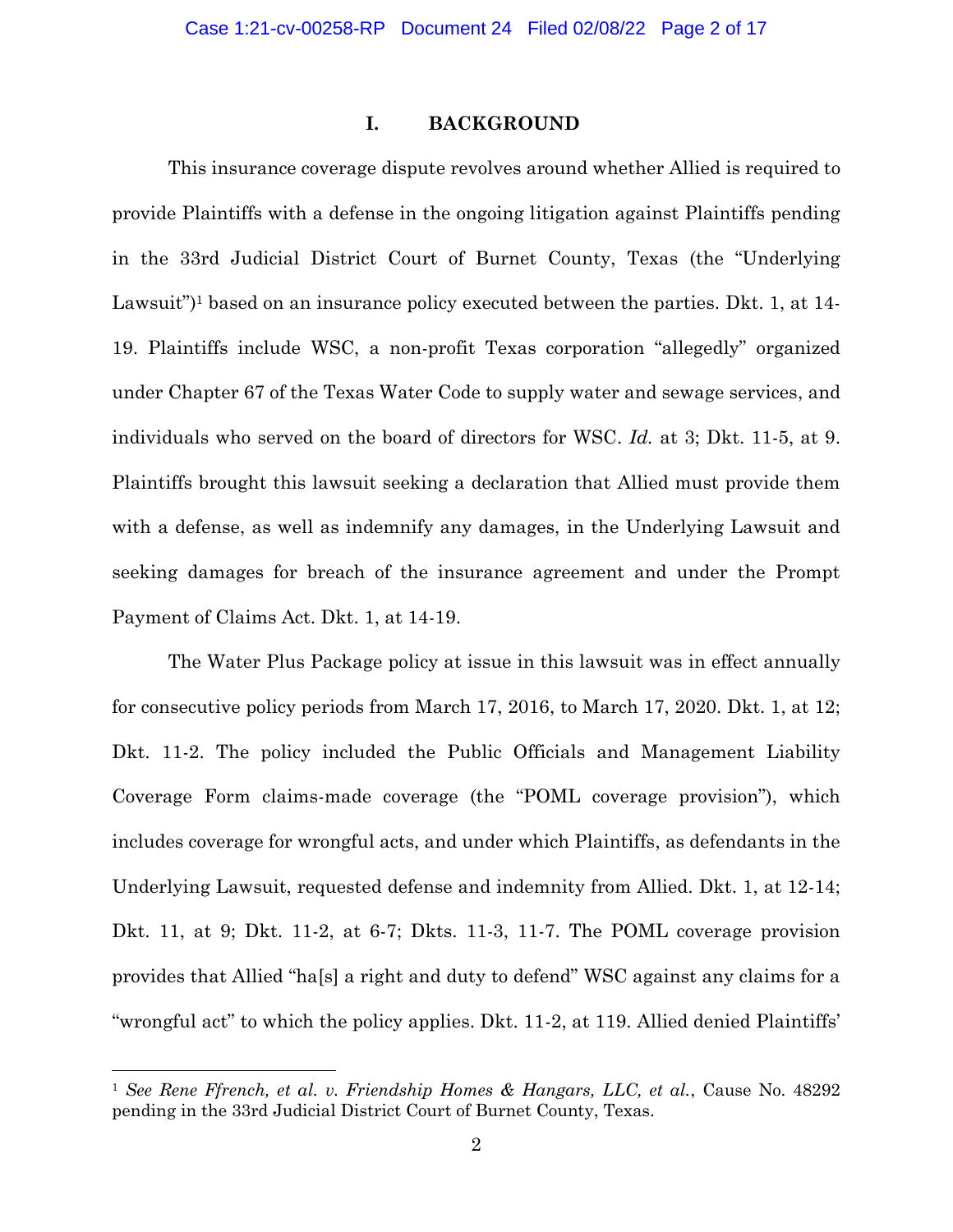#### Case 1:21-cv-00258-RP Document 24 Filed 02/08/22 Page 3 of 17

multiple requests for coverage under the policy based on exclusions contained in the POML coverage provision that bar coverage in certain situations. Dkt. 1, at 13-14; Dkts. 11-6, 11-8. The exclusions relevant to this lawsuit bar coverage for defense expenses relating to a "representation made in anticipation of a contract or any interference with performance of a contract"; where insured has willfully violated a federal, state, or local law, rule, or regulation; or where a "final adjudication establishes" a willful violation of any statute. Dkt. 11-2, at 122-23.

The Underlying Lawsuit alleges that between 2015 and 2016 the WSC exceeded its powers and the board of directors exceeded their authority and breached their duties by transferring a tract of land within the Spicewood Airport community (the "Airport Tract") to another member of the board, Dana Martin, and her company Friendship Homes & Hangars ("FHH"), "for pennies on the dollar"—resulting in losses to the cooperative of over \$1,000,000. Dkt. 11-5, at 3. These losses were multiplied, according to the Underlying Lawsuit, when in 2019 the board of directors entered into a settlement agreement with Martin and FHH "that left the 2016 fire sale transaction largely intact and gave Martin even more valuable WSC property for no consideration." *Id.* at 3-4. The claimants to the Underlying Lawsuit bring claims for various *ultra vires* acts committed in violation of Section 20.002(c) of the Texas Business Organizations Code, including the unauthorized conveyance of property; improper use of the cooperative's assets; improper disbursement of cooperative's assets to benefit the directors; and failure to recover loss, as well as for breach of fiduciary duty. Dkt. 1, at 11; Dkt. 11-5.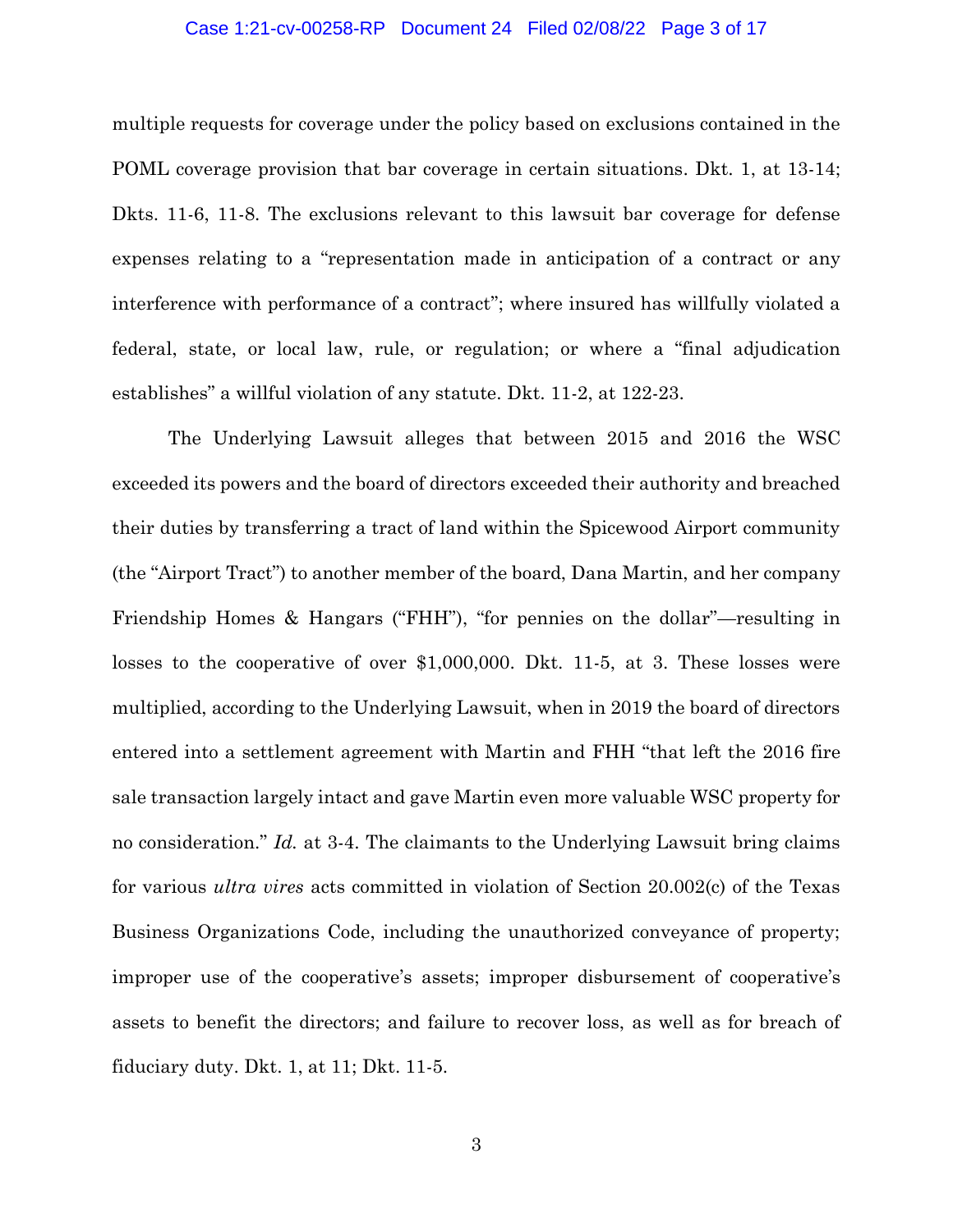## Case 1:21-cv-00258-RP Document 24 Filed 02/08/22 Page 4 of 17

In a separate lawsuit,<sup>2</sup> an entity created by residents and ratepayers sued WSC for failing to provide public notice in board of director meetings of its intent to sell the Airport Tract to another member of the board in violation of the Texas Open Meetings Act ("TOMA"). *See* Dkt. 12-1, at 1-2. A criminal court in the 33rd Judicial District Court of Burnet County, Texas ultimately entered final judgment (the "TOMA Judgment") finding that WSC violated the statute based on actions its board of directors took in 2015 and 2016 in regard to the sale of the Airport Tract. *See* Dkts. 12-1, 12-2; Tex. Gov't Code § 551.041. The Court of Appeals for the Sixth Appellate District of Texas affirmed the finding on appeal, but refused to void the board's actions based on the violation. Dkt. 12-3. The parties dispute whether the final judgment in this lawsuit triggered one of the exclusions contained in the policy that would release Allied from its duty to defend Plaintiffs in the Underlying Lawsuit. *Compare* Dkt. 11, at 25-28, *with* Dkt. 12, at 25-30.

Both parties moved for partial summary judgment on the issue of whether Allied has a duty to defend Plaintiffs in the Underlying Lawsuit. Dkt. 11, 12. The undersigned will address the parties' motions below.

## **II. LEGAL STANDARD**

Summary judgment is appropriate when the pleadings, the discovery and disclosure materials on file, and any affidavits show that there is no genuine dispute

<sup>2</sup> *See Toma Integrity, Inc. v. Windermere Oaks Water Corporation*, No. 47531 (33rd Dist. Ct, Burnet County, Texas Nov. 19, 2018); *TOMA Integrity, Inc. v. Windermere Oaks Water Supply Corp.*, No. 06-19-00005-CV, 2019 WL 2553300, at \*1 (Tex. App.—Texarkana 2019, pet. denied) (not designated for publication).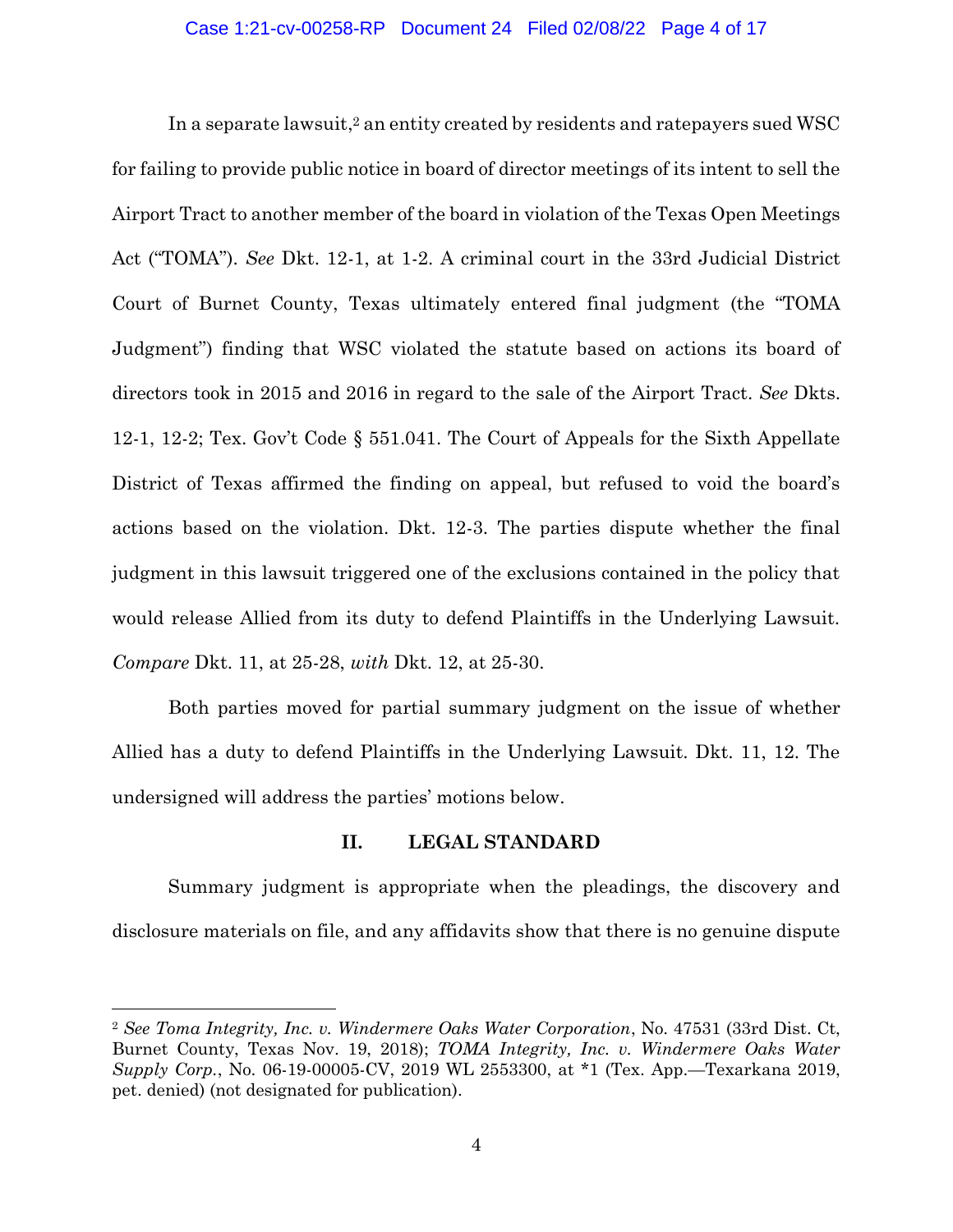### Case 1:21-cv-00258-RP Document 24 Filed 02/08/22 Page 5 of 17

as to any material fact and that the moving party is entitled to judgment as a matter of law. Fed. R. Civ. P. 56(a); *Celotex Corp. v. Catrett*, 477 U.S. 317, 323-25 (1986); *Washburn v. Harvey*, 504 F.3d 505, 508 (5th Cir. 2007). A dispute regarding a material fact is "genuine" if the evidence is such that a reasonable jury could return a verdict in favor of the nonmoving party. *Anderson v. Liberty Lobby, Inc.*, 477 U.S. 242, 248 (1986). When ruling on a motion for summary judgment, the court is required to view all inferences drawn from the factual record in the light most favorable to the nonmoving party. *Matsushita Elec. Indus. Co. v. Zenith Radio*, 475 U.S. 574, 587 (1986); *Washburn*, 504 F.3d at 508. Further, a court "may not make credibility determinations or weigh the evidence" in ruling on a motion for summary judgment. *Reeves v. Sanderson Plumbing Prods., Inc.*, 530 U.S. 133, 150 (2000); *Anderson*, 477 U.S. at 254-55.

Once the moving party has made an initial showing that there is no evidence to support the nonmoving party's case, the party opposing the motion must come forward with competent summary judgment evidence of the existence of a genuine fact issue. *Matsushita*, 475 U.S. at 586. Mere conclusory allegations are not competent summary judgment evidence, and thus are insufficient to defeat a motion for summary judgment. *Turner v. Baylor Richardson Med. Ctr.*, 476 F.3d 337, 343 (5th Cir. 2007). Unsubstantiated assertions, improbable inferences, and unsupported speculation are not competent summary judgment evidence. *Id.* The party opposing summary judgment is required to identify specific evidence in the record and to articulate the precise manner in which that evidence supports his claim. *Adams v.*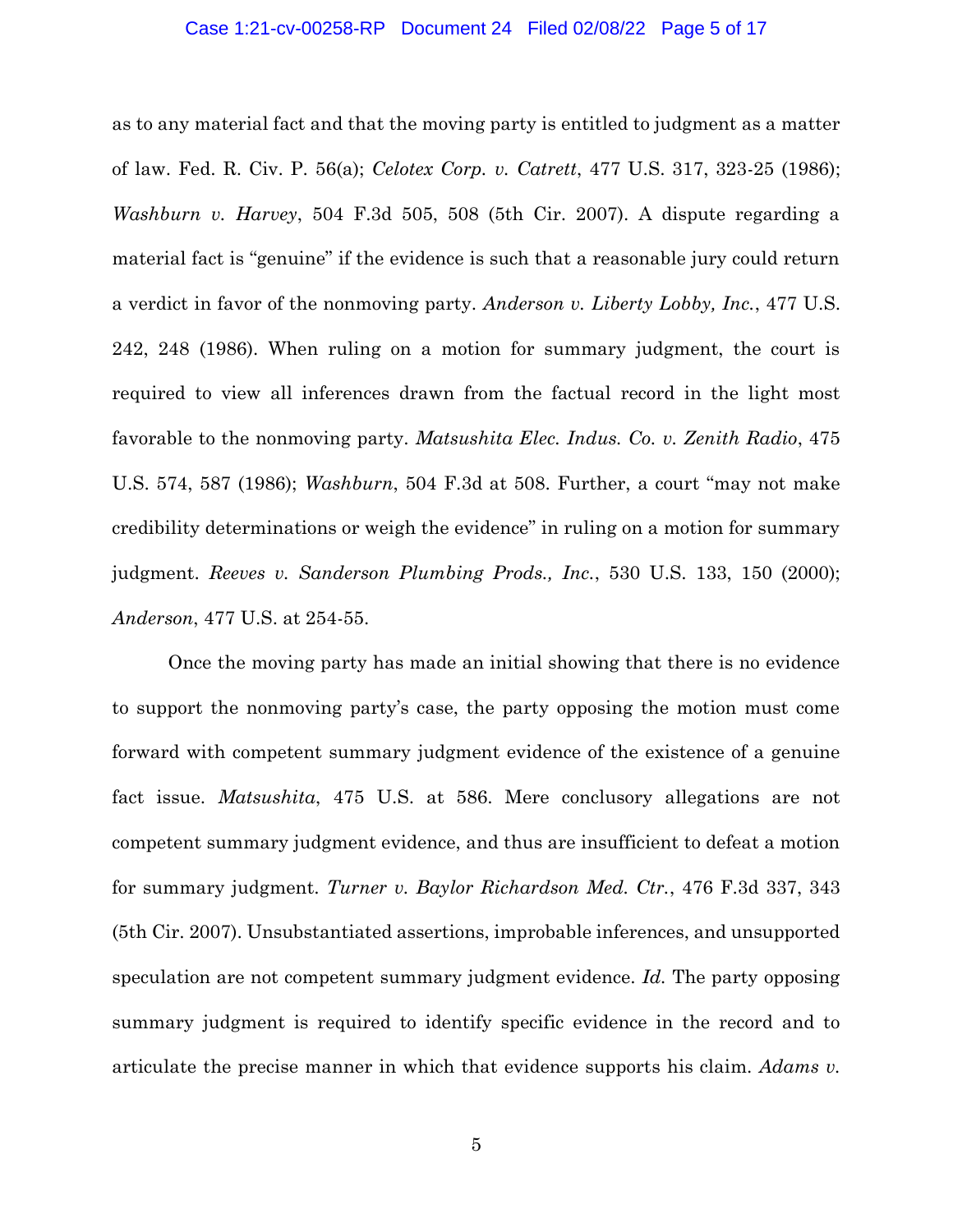*Travelers Indem. Co. of Conn.*, 465 F.3d 156, 164 (5th Cir. 2006). If the nonmoving party fails to make a showing sufficient to establish the existence of an element essential to its case and on which it will bear the burden of proof at trial, summary judgment must be granted. *Celotex*, 477 U.S. at 322-23.

#### **III. DISCUSSION**

The parties each moved for summary judgment on the issue of whether Allied has a contractual duty under the POML coverage provision of the Water Plus Package policy to defend Plaintiffs in the Underlying Lawsuit. Dkts. 11, 12. The parties dispute whether certain exclusions in the POML coverage provision absolve Allied of its duty to defend Plaintiffs in the Underlying Lawsuit. *Compare* Dkt. 11, at 19-28, *with* Dkt. 12, at 7-9. While Allied argues that three of the exclusions in the POML coverage provision preclude coverage, Plaintiffs contend that none of the exclusions apply and, as such, Allied violated the Prompt Payment Act in refusing to offer them a defense in the Underlying Lawsuit. *Id.* The undersigned will address each of the parties' arguments below.

When interpreting insurance contract language, Texas courts apply the "eightcorners rule." *GuideOne Elite Ins. Co. v. Fielder Rd. Baptist Church,* 197 S.W.3d 305, 308 (Tex. 2006). Under this rule, courts generally only consider the policy and the pleadings of the underlying claimant to determine whether a claim alleged by the pleading is within the policy coverage. *Liberty Mut. Ins. Co. v. Graham*, 473 F.3d 596, 599 (5th Cir. 2006) (citing *GuideOne,* 197 S.W.3d. at 308). If the four corners of a petition allege facts stating a cause of action which potentially falls within the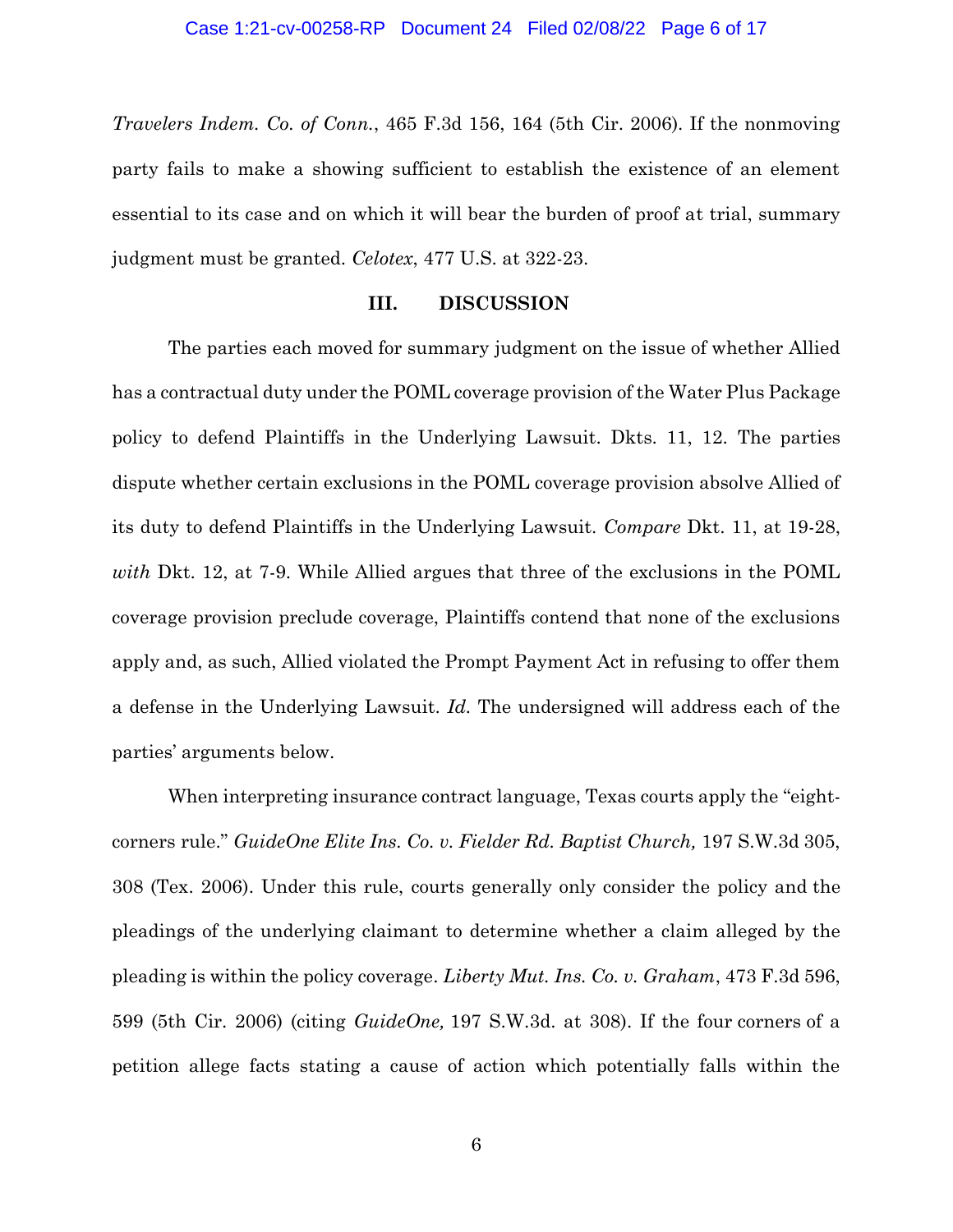## Case 1:21-cv-00258-RP Document 24 Filed 02/08/22 Page 7 of 17

four corners of the policy's scope of coverage, the insurer has a duty to defend. *Northfield Ins. Co. v. Loving Home Care, Inc.,* 363 F.3d 523, 528 (5th Cir. 2004); *see also St. Paul Fire & Marine Ins. Co. v. Green Tree Fin. Corp.-Tex.,* 249 F.3d 389, 395 (5th Cir. 2001) ("If an insurer has a duty to defend any portion of a suit, the insurer must defend the entire suit."). While the insured has the burden of establishing that the insurance policy covers the claim, the Court must resolve all doubts regarding the duty to defend in favor of the insured and construe the underlying pleadings liberally. *Star-Tex Res., L.L.C. v. Granite State Ins. Co.*, 553 F. App'x 366, 369 (5th Cir. 2014); *Balandran v. Safeco Ins. Co. of Am.*, 972 S.W.2d 738, 741 (Tex. 1998).

## **A. The Contractual Liability Exclusion**

Allied first seeks to evade any duty to defend Plaintiffs in the Underlying Lawsuit based on the contractual liability exclusion, which excludes coverage under the POML coverage provision for suits "based upon, attributed to, arising out of, in consequence of, or in any way related to any contract or agreement to which the insured is a party."<sup>3</sup> Dkt. 11-2, at 122. Allied argues that under Texas law, the contractual liability exclusion need only bear an "incidental relationship" to the conduct alleged in the Underlying Lawsuit to bar coverage. Dkt. 12, at 17 (citing *Gemini Ins. Co. v. Andy Boyd LLC,* 243 F. App'x 814, 816 (5th Cir. 2007) ("Texas law

<sup>3</sup> The full exclusion reads as follows:

<sup>&</sup>quot;**11. Contractual Liability**

<sup>&#</sup>x27;Damages,' 'defense expenses,' costs or loss based upon, attributed to, arising out of, in consequence of, or in any way related to any contract or agreement to which the insured is a party or a third-party beneficiary, including, but not limited to, any representations made in anticipation of a contract or any interference with the performance of a contract." Dkt. 11-2, at 122.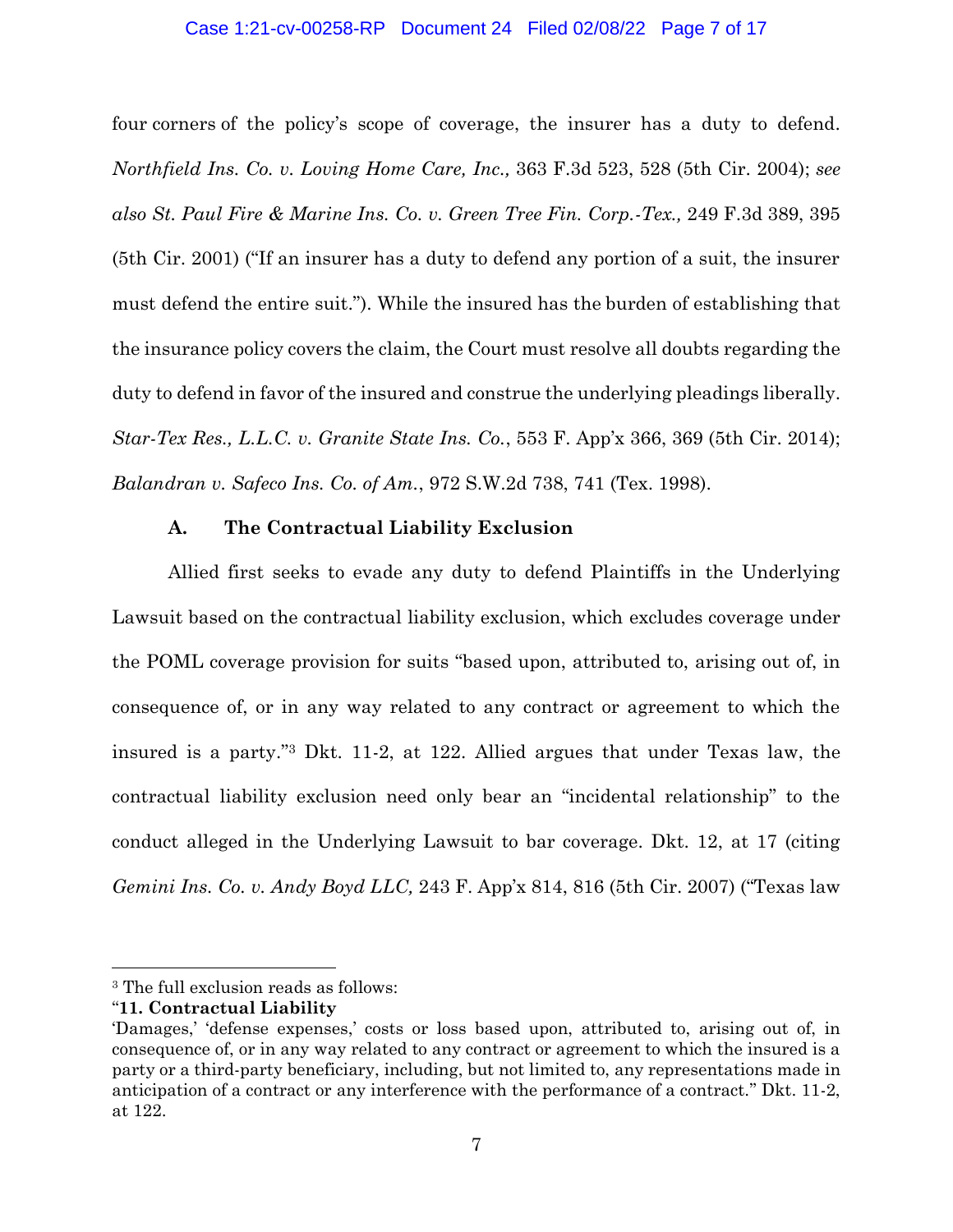## Case 1:21-cv-00258-RP Document 24 Filed 02/08/22 Page 8 of 17

states that when an exclusion prevents coverage for injuries 'arising out of' particular conduct, a claim need only bear an *incidental relationship* to the described conduct for the exclusion to apply." (cleaned up))). Because the claims in the Underlying Lawsuit "are clearly based upon, arise out of, or in some way involve WSC's agreement to sell the Airport Tract to Martin and FHH," Allied's argument goes, they are sufficiently related to the sale contract so as to fall under the contractual liability exclusion. *Id.* at 18-21 ("the agreement to sell the Airport Tract, need not be the 'focus' of the Underlying Lawsuit in order for Exclusion 11 to preclude coverage").

Plaintiffs, on the other hand, insist that the contractual liability exclusion does not apply to the Underlying Lawsuit because "[t]he focus of the Underlying Lawsuit is not on any contract or even any representations made in anticipation of any contract, but rather on the *pre*-contract misdeeds and conduct by the [Plaintiffs]." Dkt. 11, at 20. Plaintiffs emphasize that the claims in the Underlying Lawsuit do not arise from any breach of the contract for the sale of the Airport tract, but rather Plaintiffs' alleged breach of their fiduciary duties, "by way of *ultra vires* acts and *pre*contract misdeeds" in failing to market, advertise, and sell the Airport Tract for the best price available. *Id.*; Dkt. 23, at 16-17 ("the Directors purportedly breached their fiduciary duties to the WSC, completely *independent* of any contract or agreement"); *see also* Dkt. 11-5, at 18, 22 (alleging that Plaintiff board members "[n]ever listed or advertised the Airport Tract or otherwise marketed the [Airport] Tract" in breach of their fiduciary duties to WSC).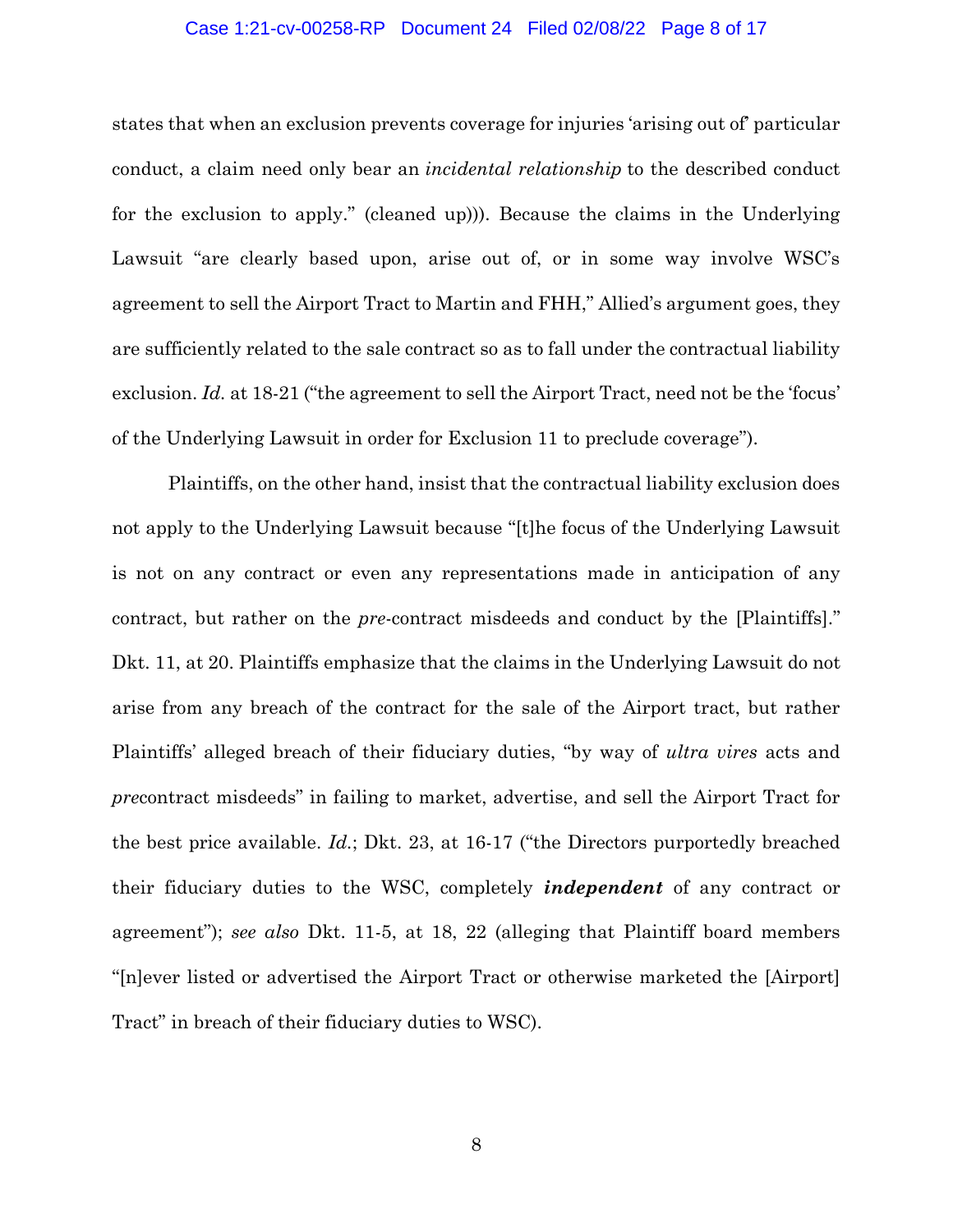### Case 1:21-cv-00258-RP Document 24 Filed 02/08/22 Page 9 of 17

Both parties cite *Admiral Insurance Co. v. Briggs*, 264 F. Supp. 2d 460 (N.D. Tex. 2003), and *Carolina Casualty Insurance Co. v. Sowell*, 603 F. Supp. 2d 914, 926 (N.D. Tex. 2009), to support their respective positions. *See* Dkt. 11, at 20-21; Dkt. 12, at 17-12; Dkt. 23, at 7-11. In *Briggs*, the court held that a contract exclusion for claims "based upon, arising out of, directly or indirectly resulting from or in consequence of, or *in any way involving* any oral or written contract or agreement" did not apply to an underlying lawsuit regarding stock fraud perpetuated to convince a landlord to accept stock as payment under a lease. *Briggs*, 264 F. Supp. 2d at 463. Because the lease contract did not cause the stock fraud, but rather "provided the context in which the stock fraud took place," there was no causal relationship between the lease contract and the stock fraud claim so as to support application of the exclusion. *Id.*  Moreover, the court reasoned that the insurer's interpretation of the exclusion language was "overly broad" because it would encompass "all stock fraud claims because they all involve a contract for the sale of stock"—claims that the insurer had already conceded would warrant coverage under the policy. *Id.* at 462.

In *Sowell*, in contrast, a contract exclusion provision applicable to lawsuits "based upon, arising out of, directly or indirectly resulting from or in consequence of, or in any way involving any oral or written contract or agreement" was found to apply to underlying claims that were "causally connected to [a] lease contract and could not exist without the lease." *Sowell*, 603 F. Supp. 2d at 927, 936. In addition to finding that claims for the breach of a lease contract were covered by the contract exclusion, the court found that a negligence claim arising from the underlying defendant's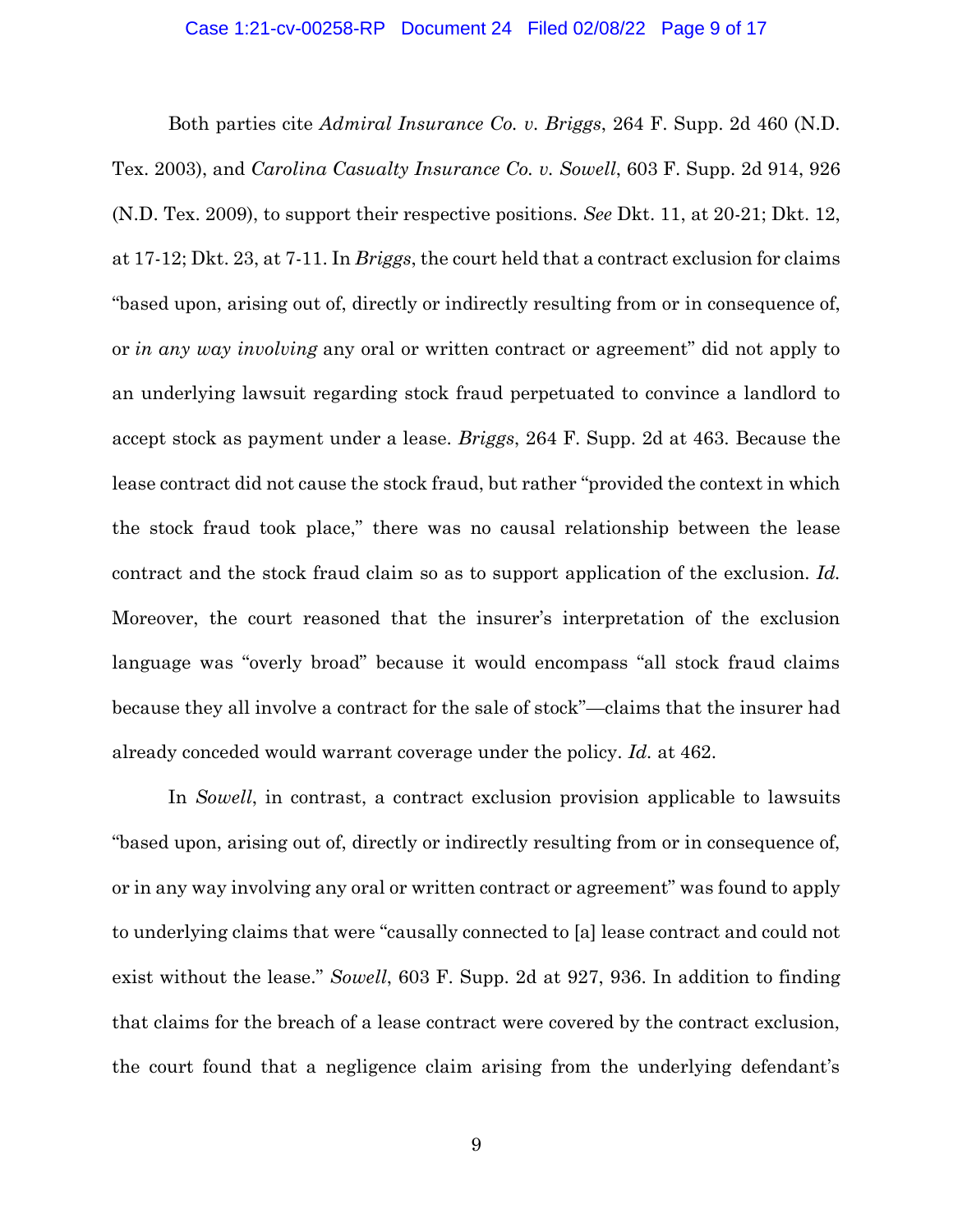#### Case 1:21-cv-00258-RP Document 24 Filed 02/08/22 Page 10 of 17

failure to obtain insurance as required under the lease contract also fell under the contract exclusion because, regardless of the framing of the claim as one of negligence, "the duty to obtain insurance on the [l]eased [p]roperty arises directly and exclusively from the terms of the lease." *Id.* at 927-28. In contrast to *Briggs*, the court in *Sowell*  reasoned that "the lease is not merely contextual; it provides the basis for the claim." *Id.* at 929.

Here, the duties Plaintiffs are accused of breaching in the Underlying Lawsuit do not "arise[] directly and exclusively from the terms of the [contract]" for sale of the Airport Tract, but rather arise from common law and statutory duties the WSC board of directors owed to the WSC and its member owners to maximize the value of the sale of the Airport Tract. Dkt. 11-5, at 24, 29, 35, 36-38 ("The 2016 Board had a duty to vigorously market the Airport Tract and to achieve the best price available."); *see Sowell*, 603 F. Supp. at 927-28. While Allied is certainly correct that the agreement to sell the Airport Tract forms part of the Underlying Lawsuit in that the suit seeks to have the sale enjoined or set aside, the WSC board of directors could have breached their duties to their owner members without any ultimate sale of the Airport Tract since their alleged misconduct arises from their failure to properly market the Airport Tract, regardless of whether those misdeeds culminated in the allegedly improper sale of the land to another member of the board of directors. Dkt. 12, at 19; Dkt. 11- 5, at 40; *see Briggs*, 264 F. Supp. 2d at 463.

Moreover, the Underlying Lawsuit does not arise from obligations contained in the sale agreement or any breaches of the sale agreement itself. *See RLI Ins. Co. v.*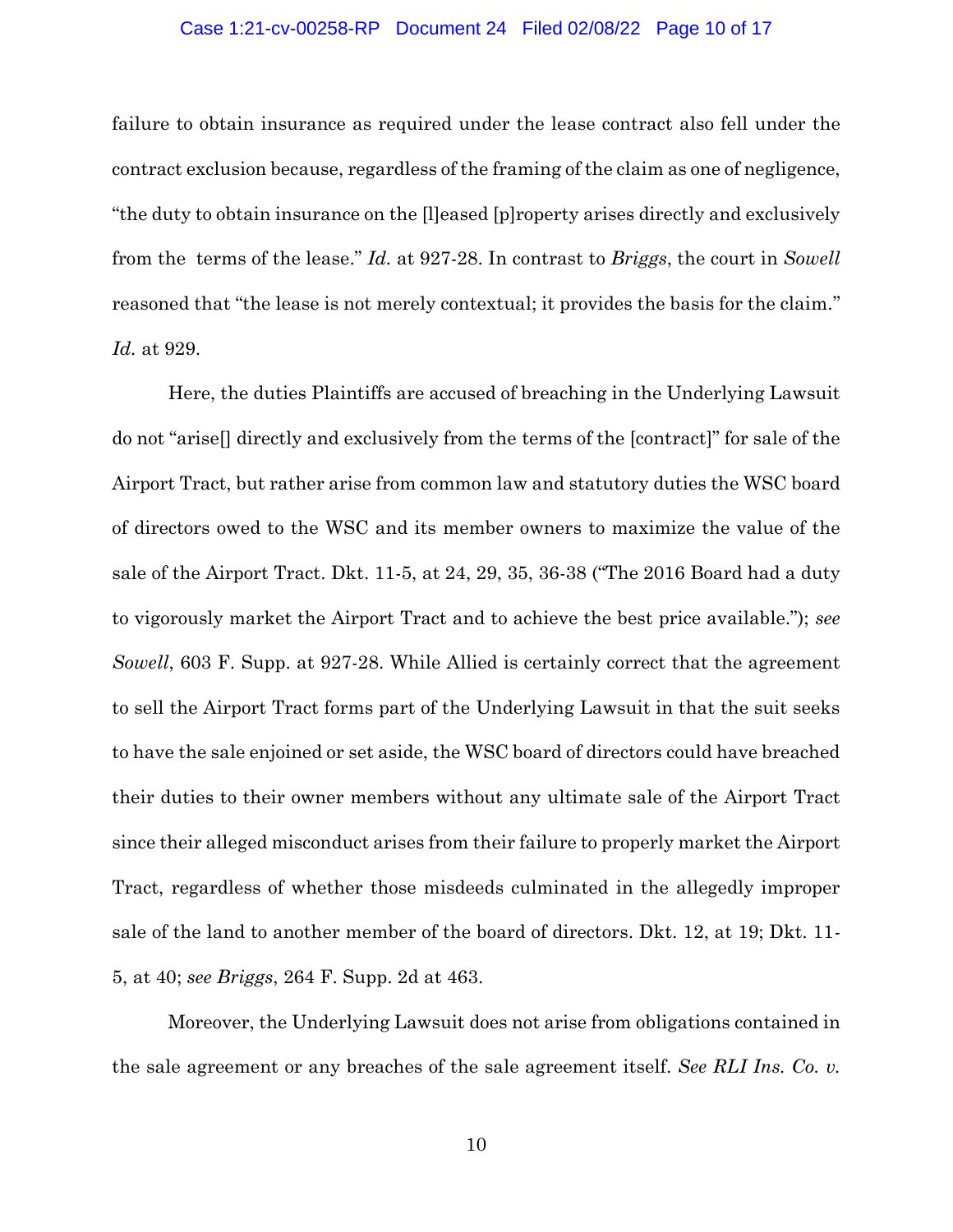#### Case 1:21-cv-00258-RP Document 24 Filed 02/08/22 Page 11 of 17

*Interstate Battery Sys. Int'l, Inc.*, No. 3:20-CV-1888-D, 2021 WL 5164937, at \*8-10 (N.D. Tex. Nov. 5, 2021) ("There is a causal, incidental relationship when the claims at issue depend on the breach of contract or obligation under the contract."). The Underlying Lawsuit accuses Plaintiffs of breaching duties owed to the WSC and its member owners, not any duty imposed by the sale agreement itself. Dkt. 11-5, at 38 ("The Directors' refusal or failure to perform such nondiscretionary duty is defalcation, which constitutes willful or intentional misconduct and a breach of each Director's duties to the WSC and its Member Owners and is beyond the scope of their authority."); *see id.* ("the Director Defendants stand in a fiduciary capacity vis-à-vis the WSC and its Member Owners").

Although the Fifth Circuit has instructed that the words "arising out of,' when used within an insurance policy, are 'broad, general, and comprehensive terms effecting broad coverage,'" Allied's interpretation of the exclusion is "overly broad" and fails to take into account that "the key is whether the claim arises from a breach of contract or obligation under the contract, not whether there existed a contract at all." *Am. States Ins. Co. v. Bailey*, 133 F.3d 363, 370 (5th Cir. 1998) (quoting *Red Ball Motor Freight, Inc. v. Employers Mut. Liab. Ins. Co.,* 189 F.2d 374, 378 (5th Cir. 1951)); *Briggs*, 264 F. Supp. 2d at 462; *RLI Ins.*, 2021 WL 5164937 at \*10. The undersigned finds that the contractual liability exclusion does not apply to the Underlying Lawsuit because those claims "do not arise out of obligations or breach of [that] contract." *RLI Ins.*, 2021 WL 5164937 at \*9.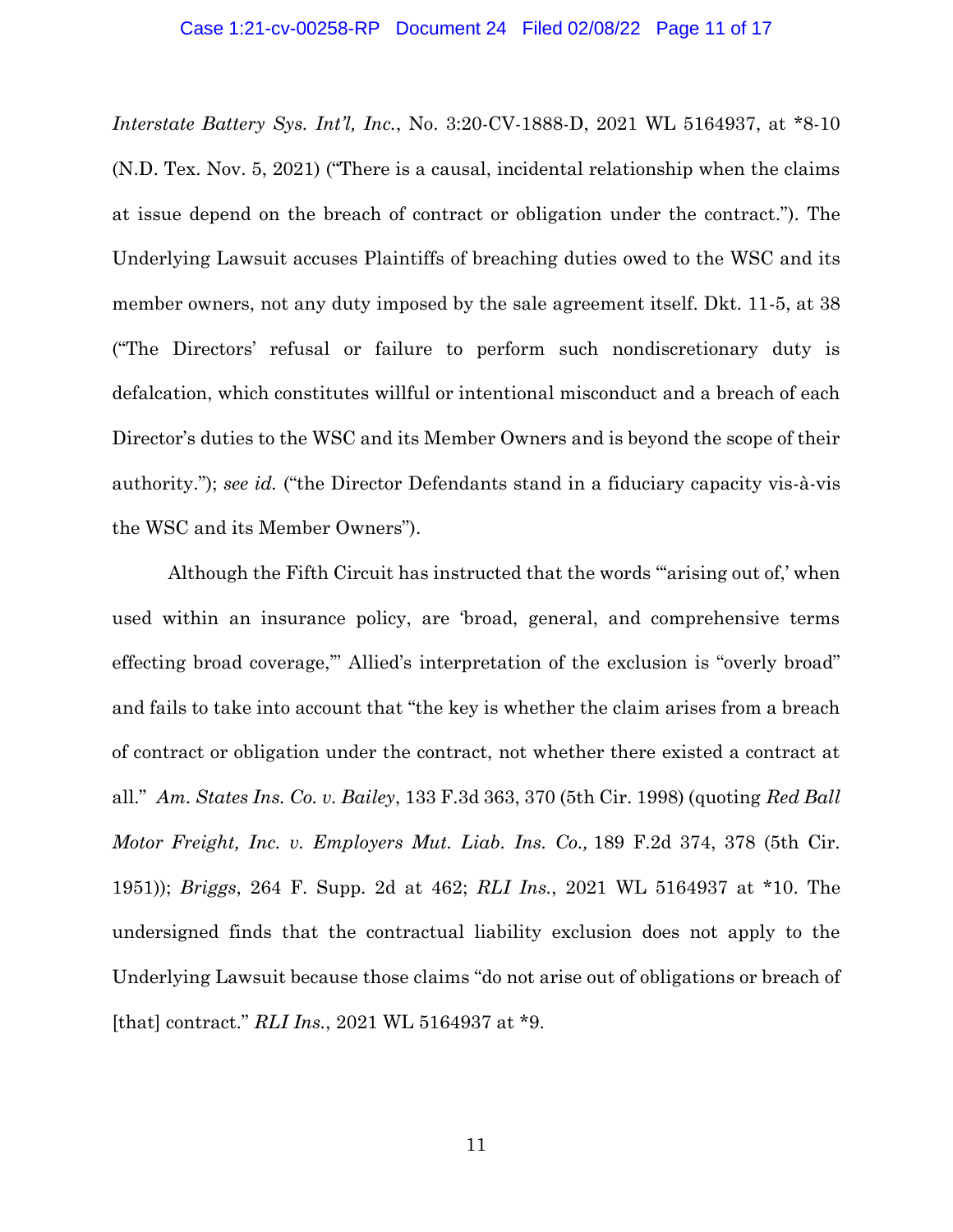## **B. Criminal Acts Exclusion**

Allied next argues that the Underlying Lawsuit falls within the criminal acts exclusion of the POML coverage provision, which bars coverage for "'[d]amages,' 'defense expenses,' costs or loss arising out of or contributed to by any fraudulent, dishonest, criminal or malicious act of the insured." Dkt. 12, at 25-30; Dkt. 11-2, at 122. Allied contends that Plaintiffs "willful[ly]" violated the TOMA when they held a closed meeting that failed to include public notice of the sale of the Airport Tract. Dkt. 12, at 26. It is undisputed, based on the TOMA Judgment,<sup>4</sup> that that the WSC board of directors violated the TOMA when it "failed to include the subject matter of the meeting from its public notices issued December 19, 2015, and February 22, 2016." Dkt. 12-2, at 2; Dkt. 12-3, at 3.

Plaintiffs deny that the TOMA Judgment triggered the criminal acts exclusion, arguing that it did not include a finding that the WSC board of directors engaged in "any intentional, deliberate, or stubborn" conduct in failing to publish the agenda, and in any event, the TOMA is a strict liability statute that includes no intent element. Dkt. 11, at 27 (citing *Tovar v. State*, 978 S.W.2d 584, 587 (Tex. Crim. App.

<sup>4</sup> Plaintiffs argue that consideration of the TOMA Judgment violates the eight corners rule applicable to insurance disputes. Dkt. 11, at 28. Although the Supreme Court of Texas has never adopted an exception to the eight corners rule, it has suggested that it would recognize a narrow exception where it is "'impossible to discern whether coverage is potentially implicated and when the extrinsic evidence goes solely to a fundamental issue of coverage which does not overlap with the merits of or engage the truth or falsity of any facts alleged in the underlying case.'" *GuideOne*, 197 S.W.3d at 308. The undersigned finds that such an exception applies to these circumstances and takes judicial notice of the TOMA Judgment for the purposes of resolving whether criminal acts and violation of law exclusions bar coverage under the POML coverage provision. *Sparkman v. Charles Schwab & Co.*, 336 F. App'x 413, 415 (5th Cir. 2009) ("One court may take judicial notice of another district court's judicial actions.").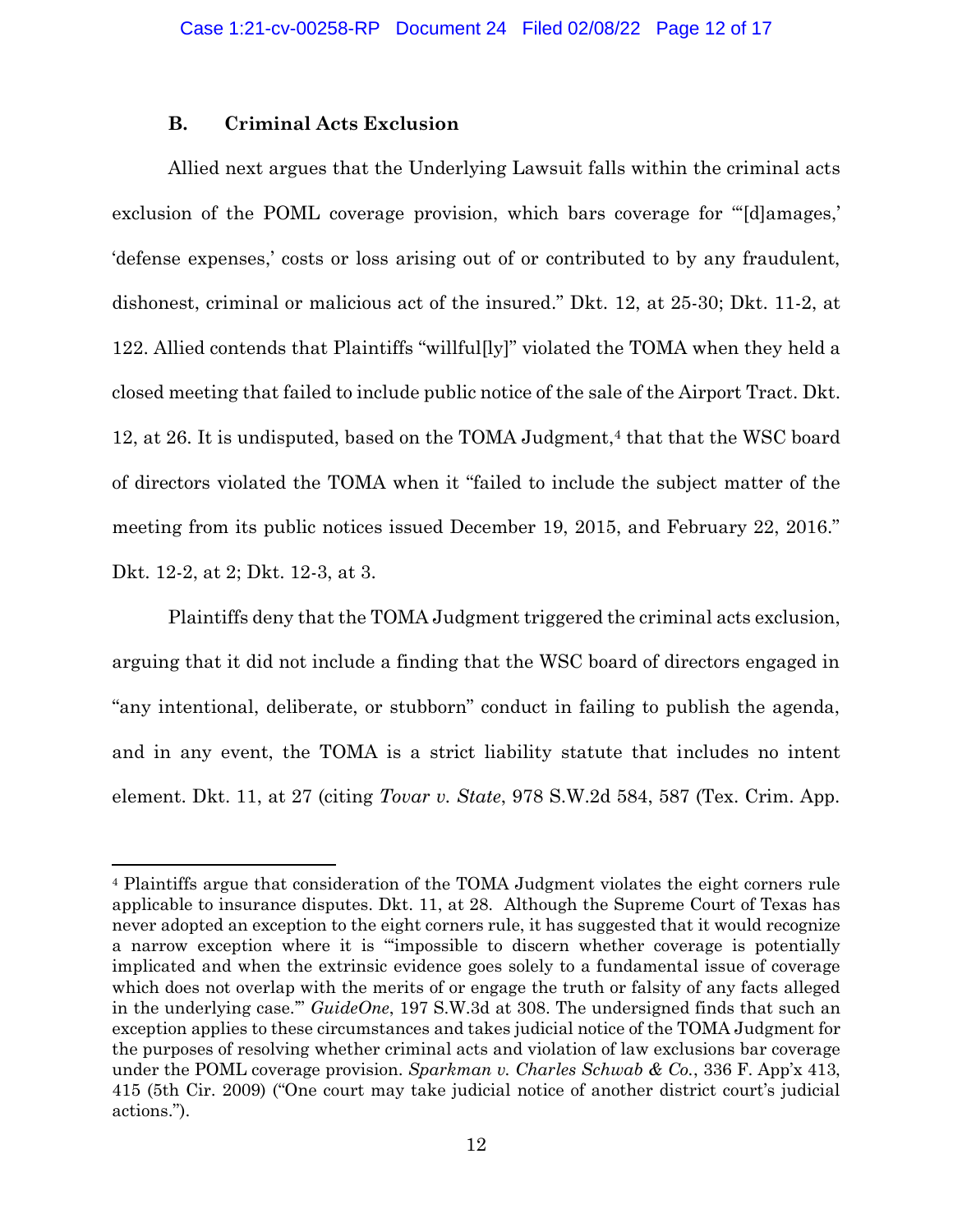#### Case 1:21-cv-00258-RP Document 24 Filed 02/08/22 Page 13 of 17

1998) ("based upon the plain language of the section 551.144 [of the TOMA] and the rules of grammar and common usage, a member of a governmental body can be held criminally responsible for his involvement in the holding of a closed meeting which is not permitted under the Act regardless of his mental state with respect to whether the closed meeting is permitted under the Act")).

Allied responds that Plaintiffs' reliance on *Tovar* is misplaced because that case dealt with section 551.144 of the TOMA, rather than the section 551.041 at issue here, and in fact, section 551.144 includes language requiring proof that an "individual **knowingly** called a closed meeting." Dkt. 12, at 27 (citing *Tovar*, 978 S.W.2d at 587). Yet in *Tovar*, the court interpreted the word "knowingly" as a modifier to other forms of liability potentially incurred with regard to holding a closed meeting, but ultimately found that the TOMA "impose[s] strict liability" because "a member of a governmental body can be held criminally responsible for his involvement in the holding of a closed meeting which is not permitted under the Act regardless of his mental state with respect to whether the closed meeting is permitted under the Act." Tex. Gov't Code § 551.144; *Tovar*, 978 S.W.2d at 587.

As relevant here, the section under which the WSC board of directors were found liable under the TOMA Judgment contains no language regarding mental state, and instead simply states that "[a] governmental body shall give written notice of the date, hour, place, and subject of each meeting held by the governmental body." Tex. Gov't Code § 551.041. Even if *Tovar* is "not applicable" here, as Allied insists, there is no basis in section 551.041 or the TOMA Judgment to support Allied's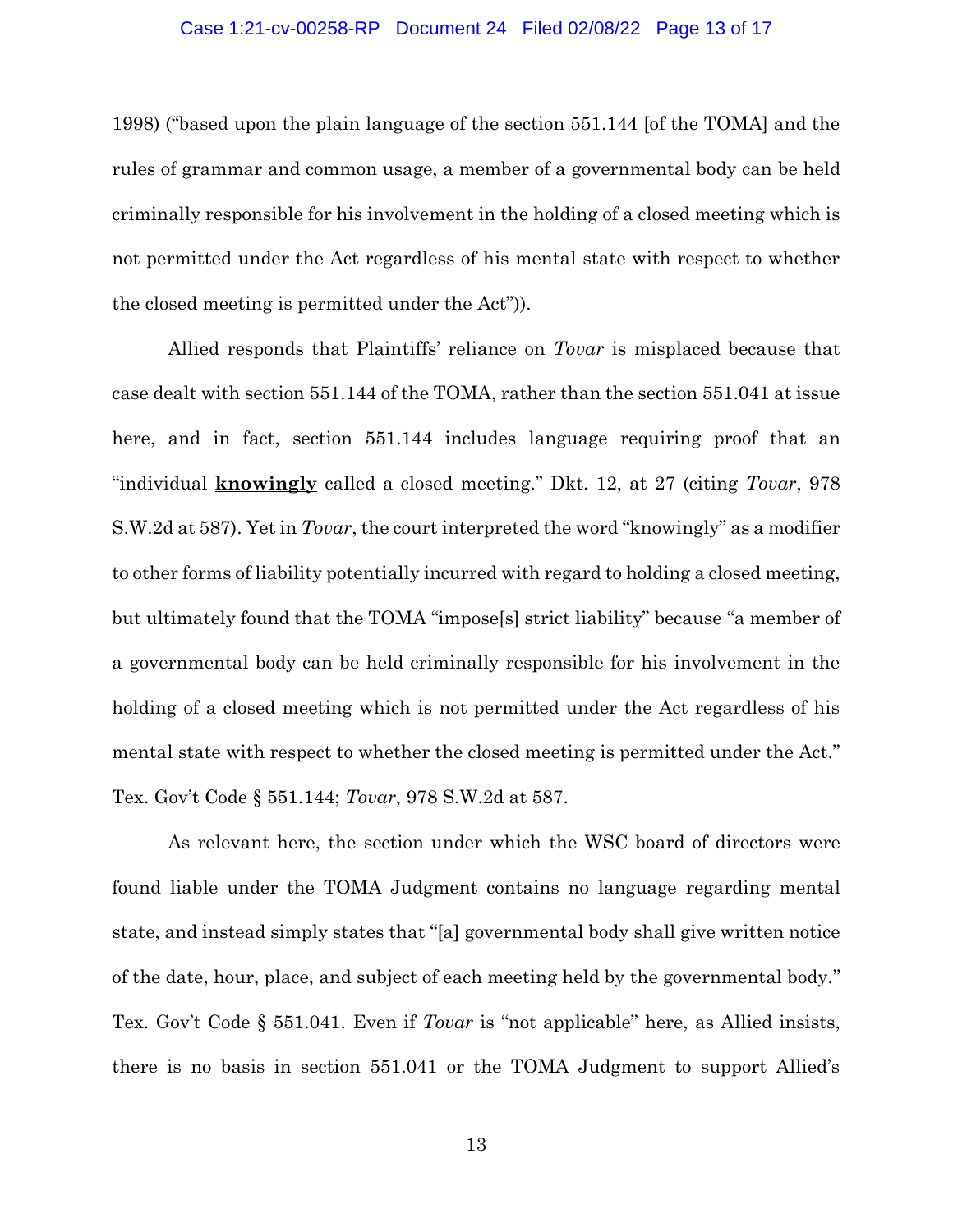#### Case 1:21-cv-00258-RP Document 24 Filed 02/08/22 Page 14 of 17

contention that Plaintiffs' TOMA violation was willful in nature. Dkt. 12, at 27. And as Plaintiffs point out, the pleadings underlying the TOMA Judgment are "devoid of factual allegations that there was any intentional, deliberate, or stubborn conduct by the Directors." Dkt. 11, at 27. The undersigned finds that the criminal acts exclusion does not apply to Allied's duty to defend in the Underlying Lawsuit and will recommend that Allied's motion for summary judgment on this basis be denied.

# **C. Violation of Law Exclusion**

Lastly, Allied argues that it need not offer Plaintiffs a defense in the Underlying Lawsuit because the violation of law exclusion found in the POML coverage provision precludes coverage for "'[d]amages,' 'defense expenses,' costs, or loss arising from an insured's willful violation of any federal, state, or local law, rule, or regulation." Dkt. 12, at 25-30; Dkt. 11-2, at 123. Allied once again argues that the TOMA Judgment trigged the violation of law exclusion because Plaintiffs, acting as members of the WSC board of directors, willfully violated the TOMA when they failed to "include the subject of the prospective sale of the Airport Tract when it held the meeting on February 22, 2016." Dkt. 12, at 28 (citing Dkt. 12-2, at 2). Allied relies on the same arguments the undersigned has already rejected in arguing that the board of directors' violation of the TOMA was willful in nature. *Id.* at 27-30.

Because, as discussed above, the TOMA Judgment did not include any finding that the WSC board of directors willfully violated the statute, and there is no allegation of willful conduct in the pleadings that form the basis of the TOMA Judgment, the undersigned rejects Allied's contention that the criminal acts

14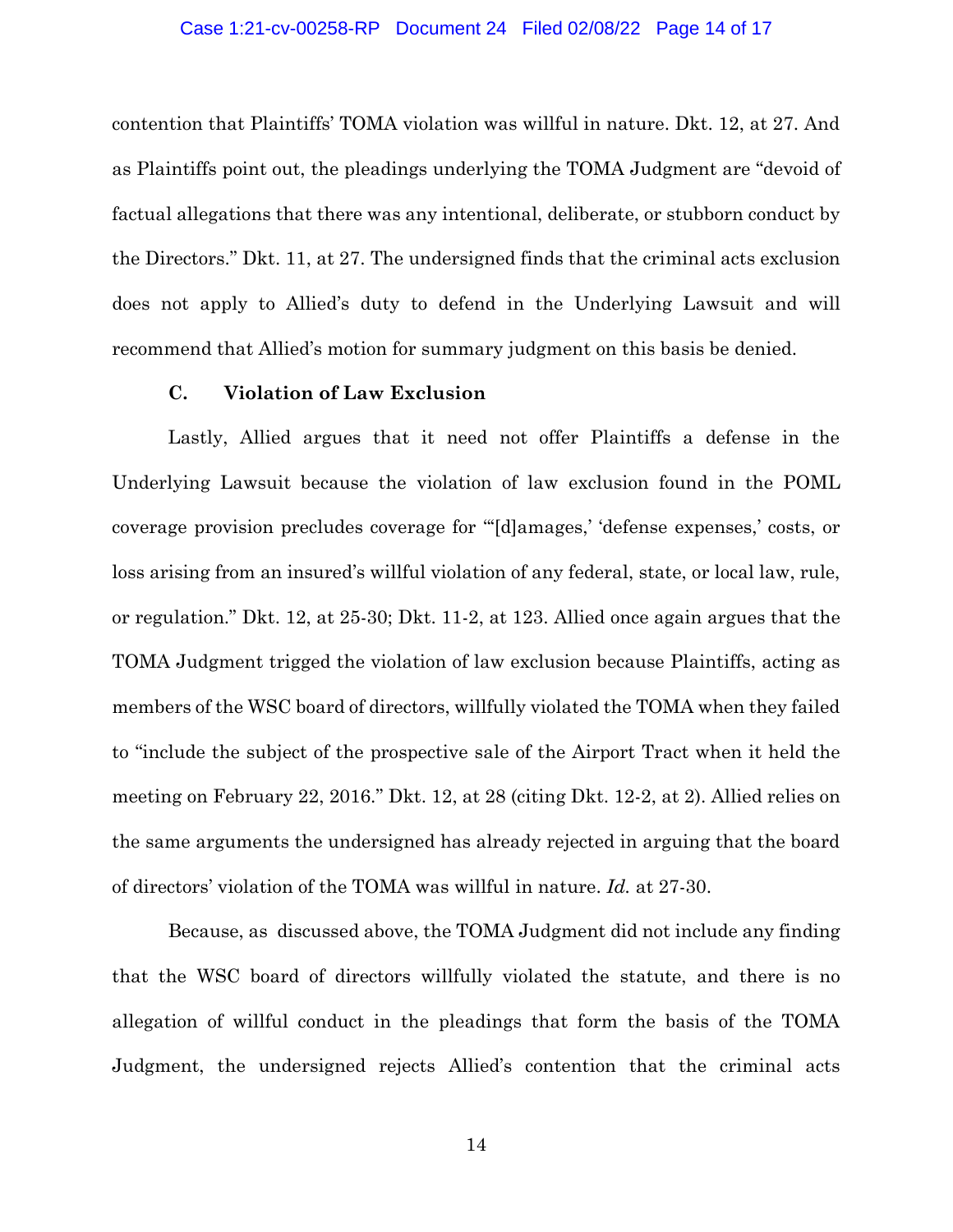#### Case 1:21-cv-00258-RP Document 24 Filed 02/08/22 Page 15 of 17

exclusion bars coverage under the POML provision. Allied's motion for summary judgment should be denied, and Plaintiffs' motion for summary judgment should be granted to the extent it seeks a declaration that Allied owes them a defense in the Underlying Lawsuit. The undersigned will address below whether Allied violated the Prompt Payment Act in declining to provide Plaintiffs a defense in the Underlying Lawsuit.

## **D. Prompt Payment of Claims Act Violation**

Plaintiffs move for summary judgment under the Prompt Payment of Claims Act, arguing that Allied's wrongful denial of coverage entitles them to "an 18% penalty on defense fees and expenses, as well as attorneys' fees incurred in prosecuting this claim." Dkt. 11, at 28-29. Under the Prompt Payment of Claims Act contained in Chapter 542 of the Texas Insurance Code, an insurer who improperly denies payment for a claim under an insurance policy is "liable to pay the holder of the policy or the beneficiary making the claim under the policy, in addition to the amount of the claim, interest on the amount of the claim at the rate of 18 percent a year as damages, together with reasonable and necessary attorney's fees." Tex. Ins. Code § 542.060; *see also Pine Oak Builders, Inc. v. Great Am. Lloyds Ins. Co.*, 279 S.W.3d 650, 652 (Tex. 2009) (Prompt Payment of Claims Act applies to "insurer's breach of its duty to defend under a liability policy.").

Allied maintains that the Prompt Payment of Claims Act does not apply here because it "has no obligation to pay Plaintiffs' defense costs," but does not dispute that the statute would apply to its failure to offer a defense to Plaintiffs in the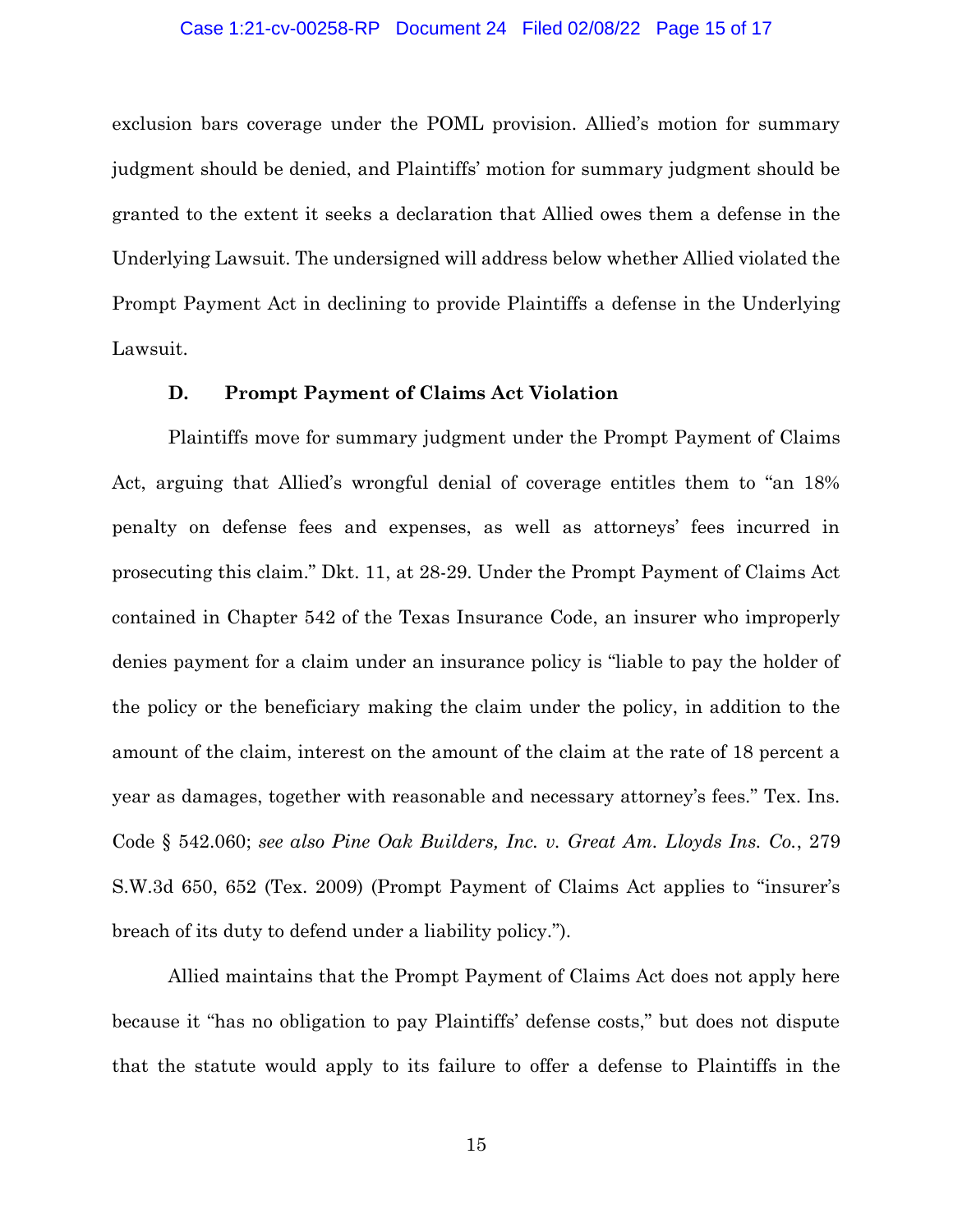#### Case 1:21-cv-00258-RP Document 24 Filed 02/08/22 Page 16 of 17

Underlying Lawsuit where no exclusion under the policy bars coverage under the POML coverage provision. Dkt. 12, at 30-31. Because Allied owes Plaintiffs a defense in the Underlying Lawsuit, and has to date improperly evaded its duty to defend under the policy, Allied is liable under the Prompt Payment of Claims Act. The undersigned will recommend that the District Court grant Plaintiffs' motion for summary judgment on its Prompt Payment of Claims Act claim, and deny Allied's motion for summary judgment in this regard.

## **IV. RECOMMENDATIONS**

Based on the foregoing, the undersigned **RECOMMENDS** that Plaintiffs' Motion for Partial Summary Judgment on the Duty to Defend, Dkt. 11, be **GRANTED**, and Allied's Cross-Motion for Summary Judgment Regarding the Duty to Defend, Dkt. 12, be **DENIED**.

The referral of this case to the Magistrate Court should now be canceled.

## **V. WARNINGS**

The parties may file objections to this Report and Recommendation. A party filing objections must specifically identify those findings or recommendations to which objections are being made. The District Court need not consider frivolous, conclusive, or general objections. *See Battle v. United States Parole Comm'n*, 834 F.2d 419, 421 (5th Cir. 1987). A party's failure to file written objections to the proposed findings and recommendations contained in this Report within fourteen days after the party is served with a copy of the Report shall bar that party from de novo review by the District Court of the proposed findings and recommendations in the Report